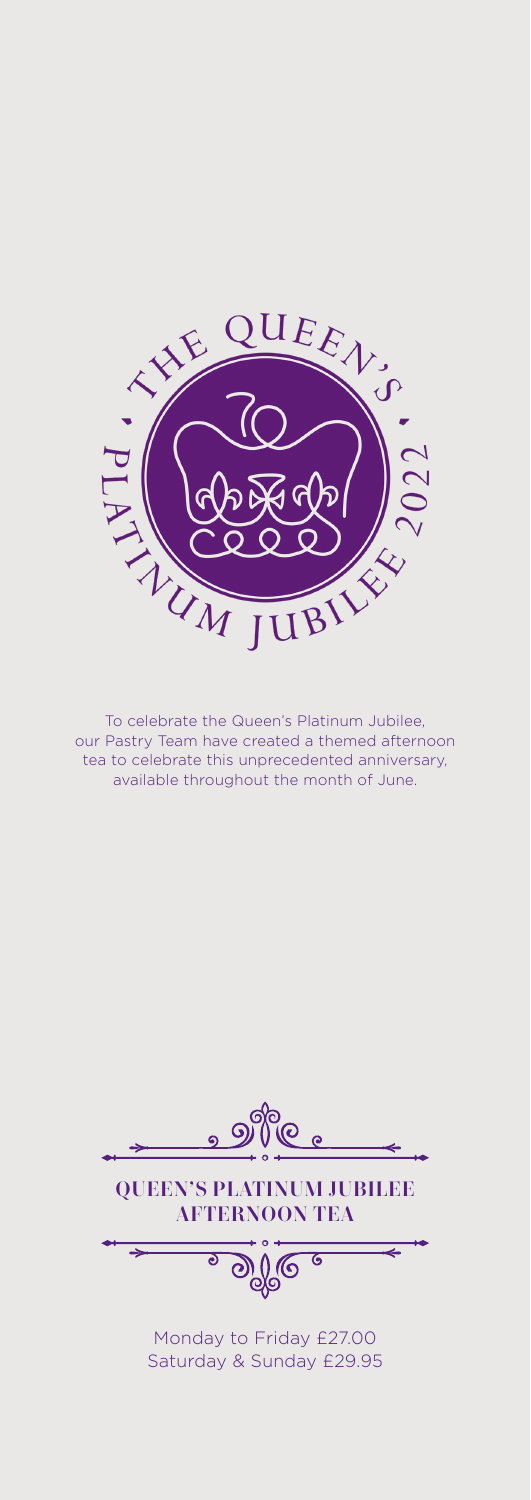#### TEA STORY

By the late 1830s to early 1840s afternoon tea was evolving to become a social occasion. In this time period, it was usual to have a long gap between the relatively light 'luncheon' at midday and dinner time.

#### So long in fact, that Queen Victoria requested for light sandwiches, tea and cake to be served in the late afternoon to prevent the 'sinking feeling' she had between meals.

The Belfry embraces the royal history of afternoon tea with distinguished Royal Crown Derby China. In 1775 King George III recognised the uniqueness of Derby porcelain when he granted the factory the rare honour of being able to incorporate a crown into the back stamp. Much later, in 1890, Queen Victoria awarded the royal warrant and granted the title The Royal Crown Derby Porcelain Company<sup>®</sup>

Due to Queen Victoria's close connections with the birth of afternoon tea, nothing could be more fitting than the use of Royal Crown Derby China for the traditional Brabazon bar afternoon tea experience.



Our pastry chefs create each afternoon daily for our guests, therefore, the selection above, may change in flavour day by day. The server will explain what our daily offering is when your afternoon is brought over to your stand.

We aim to cater for all allergens and dietary requirements. However, we ask that you give us 24 hours' notice so we have time to prepare your tailored afternoon tea.

under 24 hours will be charged in accordance.

A 10% discretionary service charge will be added to your food and drink bill which is distributed directly to the team who serve you today and are at the heart of our award winning Belfry hospitality. We thank you for supporting our team and please do ask if you wish this to be removed.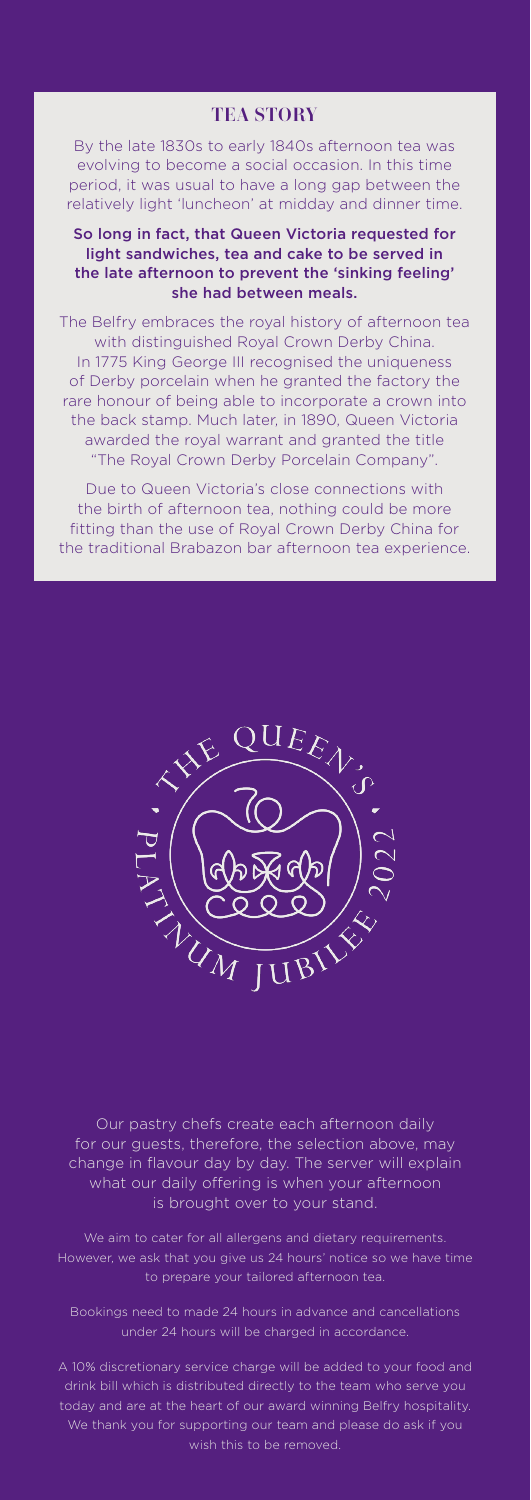

# QUEEN'S PLATINUM JUBILEE AFTERNOON TEA



# SELECTION OF SAVOURIES  $\rightarrow \circ +$

Feta & Red Onion Tart

Coronation Chicken Roll

Smoked Salmon in Ciabatta

Cucumber & Cream Cheese

Ham & Wholegrain Mustard

Cheddar & Pickle

## BAKES  $\rightarrow \circ +$

Homemade Plain & Fruit Scones, West Country Clotted Cream, Strawberry Jam

## **CAKES**  $\rightarrow \circ +$

Queen's Chocolate Cake

Union Mac's

Dubonnet & Gin Trifle

Queen's of Pudding Tartlet

Passion Fruit Victoria Sandwich

Sea Salt Shortbread